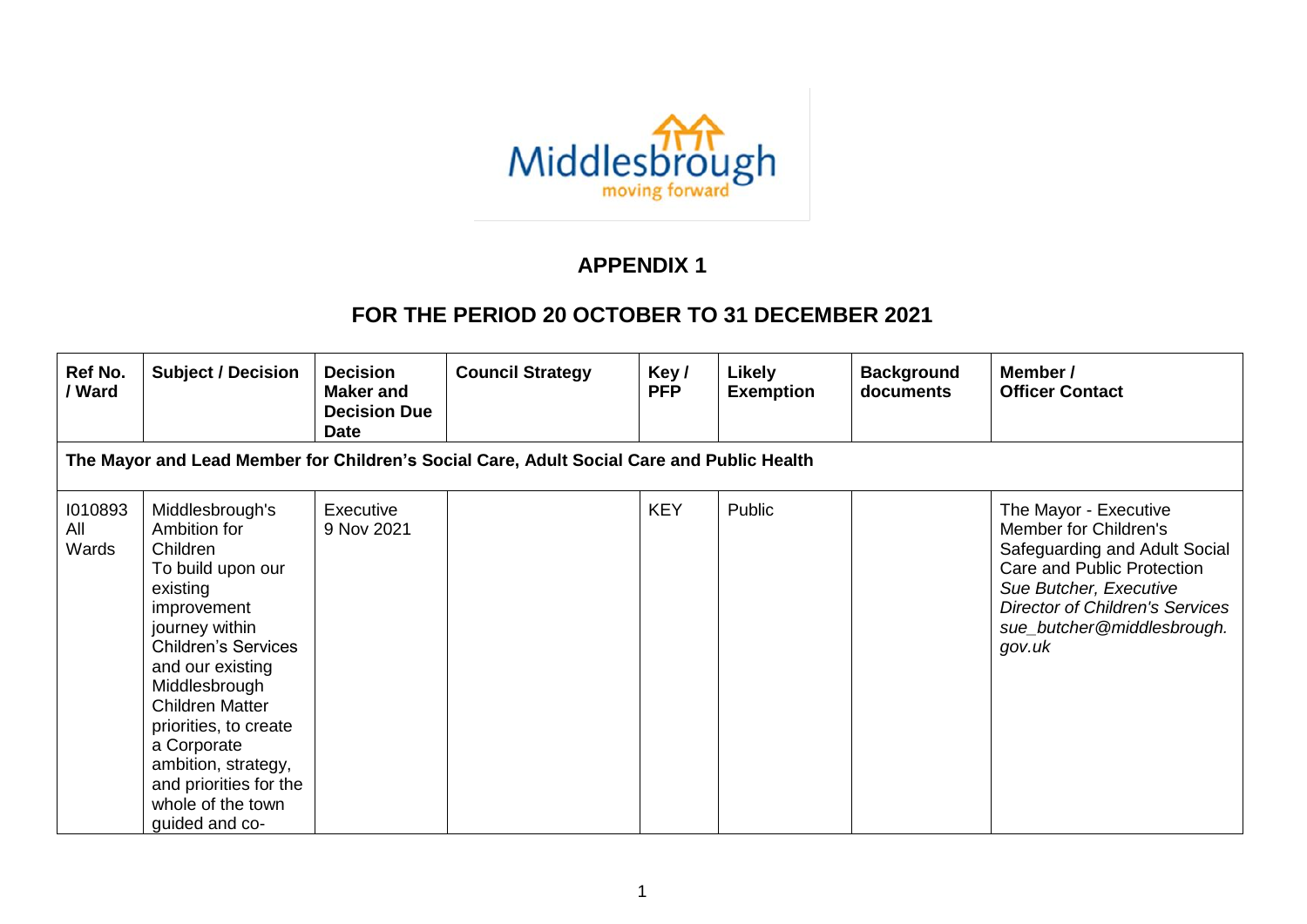| Ref No.<br>/ Ward       | <b>Subject / Decision</b>                                                                                                                                                                                                                                                                                                                                                                                                                                                                                                                                                    | <b>Decision</b><br><b>Maker</b> and<br><b>Decision Due</b><br><b>Date</b> | <b>Council Strategy</b> | Key/<br><b>PFP</b> | <b>Likely</b><br><b>Exemption</b> | <b>Background</b><br>documents | Member /<br><b>Officer Contact</b>                                                                                                    |
|-------------------------|------------------------------------------------------------------------------------------------------------------------------------------------------------------------------------------------------------------------------------------------------------------------------------------------------------------------------------------------------------------------------------------------------------------------------------------------------------------------------------------------------------------------------------------------------------------------------|---------------------------------------------------------------------------|-------------------------|--------------------|-----------------------------------|--------------------------------|---------------------------------------------------------------------------------------------------------------------------------------|
|                         | produced with<br>children and young<br>people.                                                                                                                                                                                                                                                                                                                                                                                                                                                                                                                               |                                                                           |                         |                    |                                   |                                |                                                                                                                                       |
| 1011205<br>All<br>Wards | Health<br>Determinants<br>Research<br><b>Collaboration bid</b><br><b>The National</b><br>Institute of Health<br>Research (NIHR)<br>spends over £1<br>billion a year on<br>health and social<br>care research. As<br>part of the NIHR,<br>the Public Health<br>Research (PHR)<br>Programme<br>commissions<br>research in non-<br>NHS settings -<br>primarily evaluating<br>activity within Local<br>Government across<br>the UK. A recent<br>development is the<br>concept of Health<br><b>Determinants</b><br>Research<br>Collaborations-<br>NIHR PHR is<br>looking to award | Executive<br>9 Nov 2021                                                   |                         | <b>KEY</b>         | Public                            |                                | The Mayor - Executive<br>Member for Children's<br>Safeguarding and Adult Social<br>Care and Public Protection<br><b>Louise Antill</b> |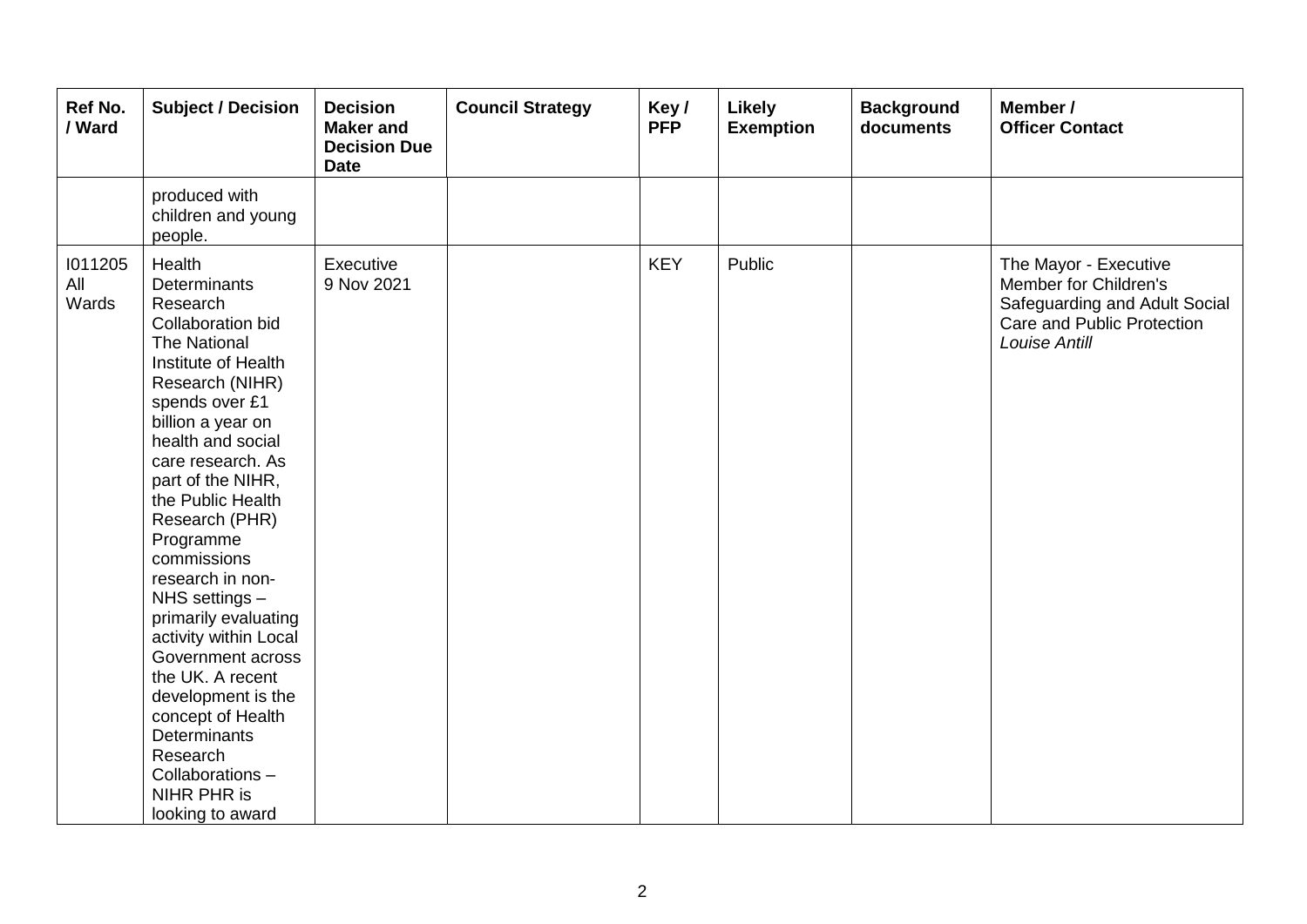| Ref No.<br>/ Ward | <b>Subject / Decision</b>                                                                                                                                                                                                                                                                                                                                                                                                                                                                                                | <b>Decision</b><br><b>Maker</b> and<br><b>Decision Due</b><br><b>Date</b> | <b>Council Strategy</b> | Key/<br><b>PFP</b> | Likely<br><b>Exemption</b> | <b>Background</b><br>documents | Member /<br><b>Officer Contact</b> |
|-------------------|--------------------------------------------------------------------------------------------------------------------------------------------------------------------------------------------------------------------------------------------------------------------------------------------------------------------------------------------------------------------------------------------------------------------------------------------------------------------------------------------------------------------------|---------------------------------------------------------------------------|-------------------------|--------------------|----------------------------|--------------------------------|------------------------------------|
|                   | five of these in 2022<br>the aim of which is<br>to embed a culture<br>of research within<br>the host Local<br>Authorities, each<br>worth up to £1<br>million a year for<br>five years. Each<br>HDRC will lead to<br>increased research<br>activity and<br>collaboration and<br>better use of<br>evidence in decision<br>making. The<br>proposal is that<br><b>Public Health South</b><br><b>Tees and Teesside</b><br>University will<br>collaborate on a bid,<br>which will drive<br>organisational<br>change across the |                                                                           |                         |                    |                            |                                |                                    |
|                   | two Local<br>Authorities to<br>embed a culture of<br>evidence based<br>decision making<br>and research<br>activity.                                                                                                                                                                                                                                                                                                                                                                                                      |                                                                           |                         |                    |                            |                                |                                    |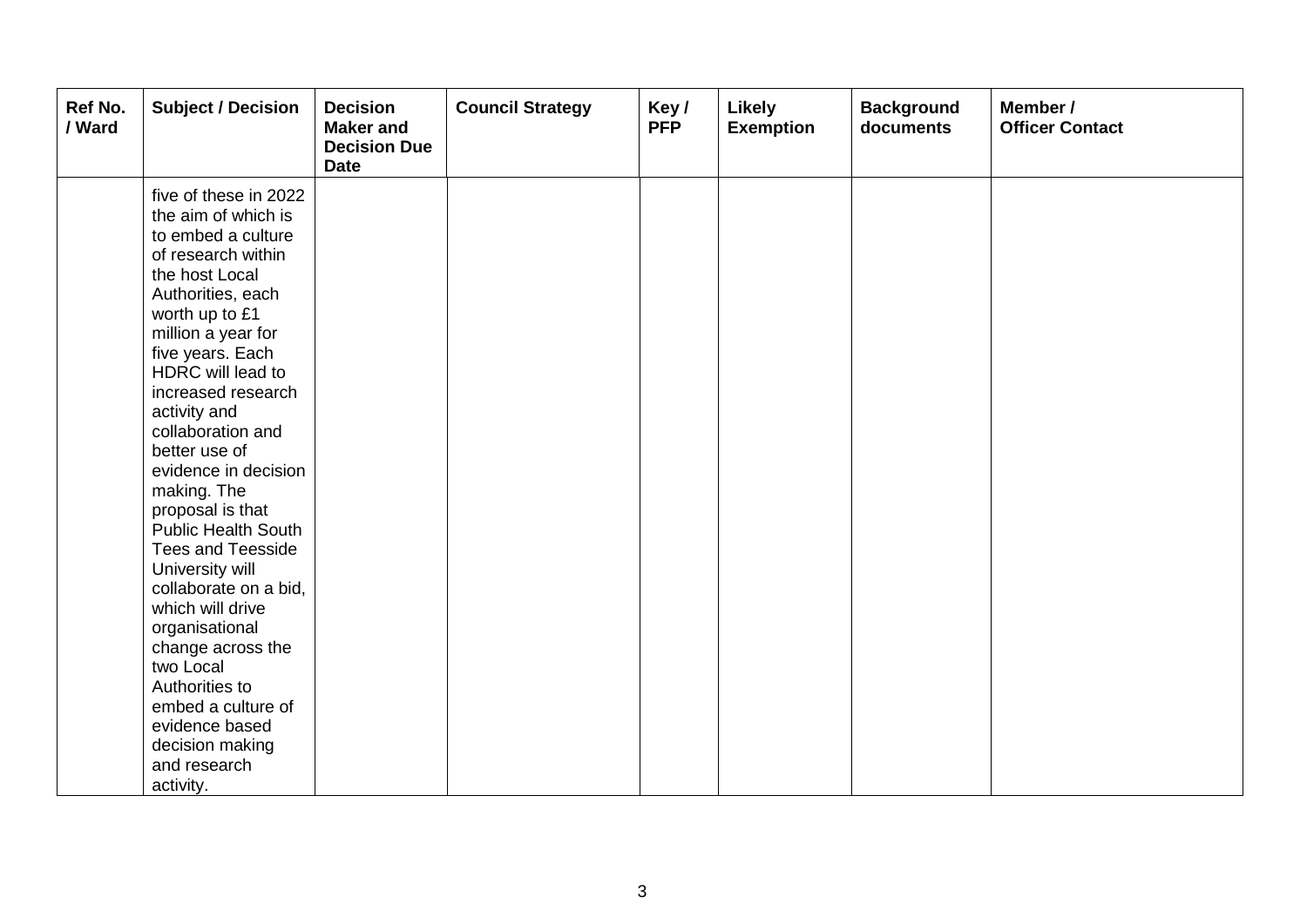| Ref No.<br>/ Ward       | <b>Subject / Decision</b>                                                                                                                                                                                                                                              | <b>Decision</b><br><b>Maker and</b><br><b>Decision Due</b><br><b>Date</b> | <b>Council Strategy</b> | Key/<br><b>PFP</b> | Likely<br><b>Exemption</b> | <b>Background</b><br>documents | Member /<br><b>Officer Contact</b>                                                                                                                               |  |  |  |  |  |
|-------------------------|------------------------------------------------------------------------------------------------------------------------------------------------------------------------------------------------------------------------------------------------------------------------|---------------------------------------------------------------------------|-------------------------|--------------------|----------------------------|--------------------------------|------------------------------------------------------------------------------------------------------------------------------------------------------------------|--|--|--|--|--|
|                         | Deputy Mayor and Executive Member for Culture and Communities                                                                                                                                                                                                          |                                                                           |                         |                    |                            |                                |                                                                                                                                                                  |  |  |  |  |  |
| 1009413<br>All<br>Wards | PSPO (Alley Gates)<br>Supports the<br>proposals to extend<br>the existing town<br>wide PSPO<br>(previously known<br>as gating orders) for<br>a further 3 years.                                                                                                        | Executive<br>9 Nov 2021                                                   |                         | <b>KEY</b>         | Public                     |                                | <b>Executive Member -</b><br><b>Communities and Education</b><br>Marion Walker, Head of<br><b>Stronger Communities</b><br>marion_walker@middlesbroug<br>h.gov.uk |  |  |  |  |  |
|                         | <b>Executive Member - Education</b>                                                                                                                                                                                                                                    |                                                                           |                         |                    |                            |                                |                                                                                                                                                                  |  |  |  |  |  |
| 1010705<br>All<br>Wards | Middlehaven -<br>Outwood Academy<br>Riverside<br>The report sets out<br>the case to dispose<br>of the Council's<br>freehold interest in<br>land at<br>Middlehaven, in<br>order to facilitate<br>the delivery of a<br>new secondary free<br>school in<br>Middlesbrough. | Executive<br>9 Nov 2021                                                   |                         | <b>KEY</b>         | Public                     |                                | <b>Executive Member - Education</b><br>Gary Maddison<br>Gary_Maddison@middlesbrou<br>gh.gov.uk                                                                   |  |  |  |  |  |
| 1010922<br>All<br>Wards | Annual Update:<br><b>Special Educational</b><br>Needs and or<br>Disabilities 0-25<br>To provide an                                                                                                                                                                     | Executive<br>9 Nov 2021                                                   |                         |                    | Public                     |                                | <b>Executive Member - Education</b><br>Chloe Isaacs<br>Chloe_Isaacs@middlesbrough<br>.gov.uk                                                                     |  |  |  |  |  |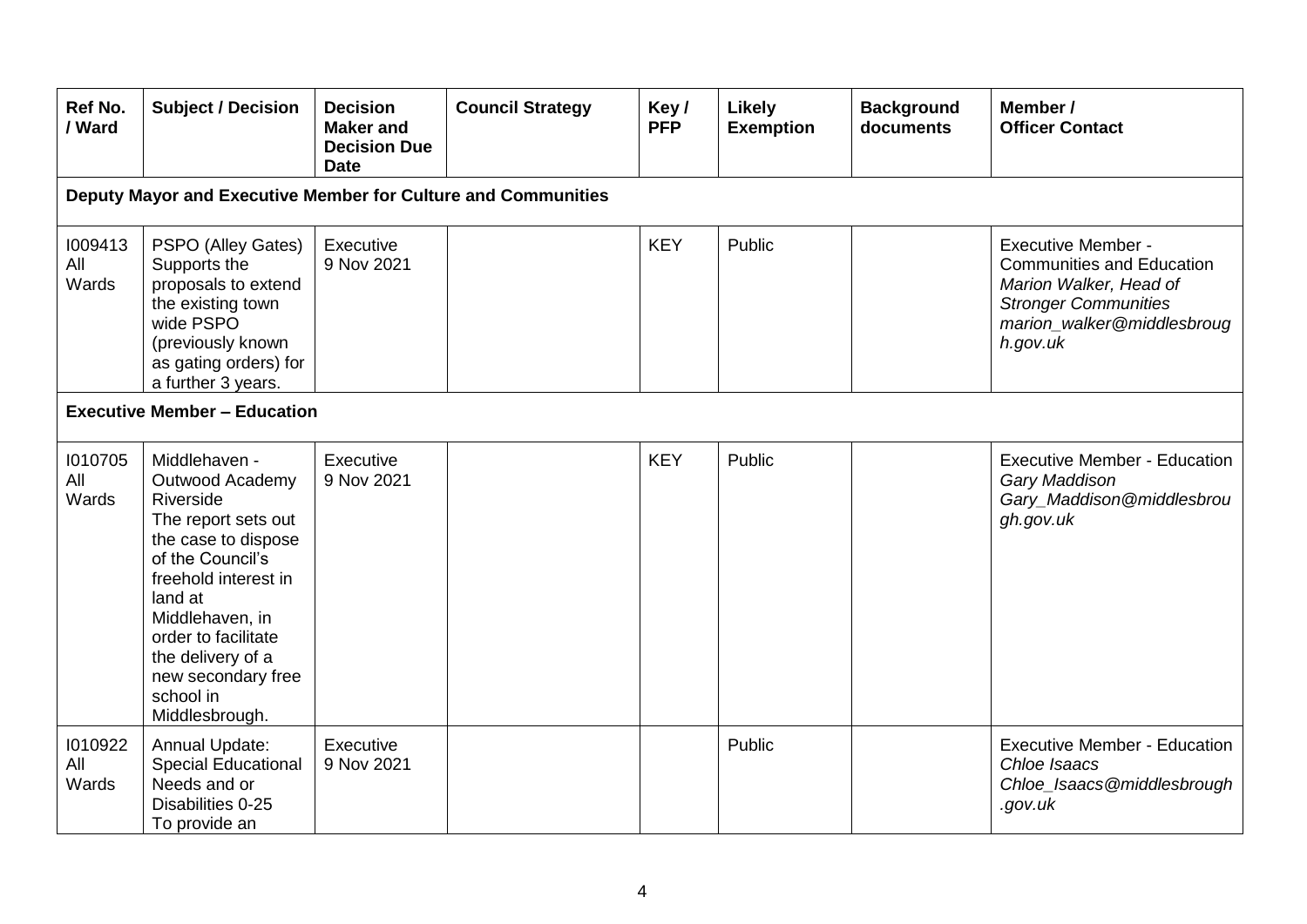| Ref No.<br>/ Ward       | <b>Subject / Decision</b>                                                                                                                                                                                            | <b>Decision</b><br><b>Maker</b> and<br><b>Decision Due</b><br><b>Date</b> | <b>Council Strategy</b> | Key/<br><b>PFP</b> | Likely<br><b>Exemption</b> | <b>Background</b><br>documents | Member /<br><b>Officer Contact</b>                                                                                                       |
|-------------------------|----------------------------------------------------------------------------------------------------------------------------------------------------------------------------------------------------------------------|---------------------------------------------------------------------------|-------------------------|--------------------|----------------------------|--------------------------------|------------------------------------------------------------------------------------------------------------------------------------------|
|                         | update to members<br>re Special<br><b>Educational Needs</b><br>and or Disabilities<br>$0-25$ in<br>Middlesbrough<br>since the local area<br>revisit in July 2019<br>and since the last<br>report in November<br>2020 |                                                                           |                         |                    |                            |                                |                                                                                                                                          |
| 1011100<br>All<br>Wards | <b>Children and Young</b><br>People's Learning<br><b>Scrutiny Panel's</b><br>Final Report -<br>Behaviour,<br>Discipline and<br><b>Bullying in Schools</b>                                                            | Executive<br>9 Nov 2021                                                   |                         |                    | Public                     |                                | <b>Executive Member - Education</b><br>Rob Brown, Director of<br><b>Education and Partnerships</b><br>rob_brown@middlesbrough.go<br>v.uk |
| 1010716<br>All<br>Wards | <b>SACRE Annual</b><br>Report<br><b>Annual Report</b>                                                                                                                                                                | Executive<br>7 Dec 2021                                                   |                         |                    | Public                     |                                | <b>Executive Member - Education</b><br>Chloe Isaacs<br>Chloe_Isaacs@middlesbrough<br>.gov.uk                                             |
| 1011298<br>All<br>Wards | Peer Review of the<br><b>Virtual School</b><br>A panel of peers will<br>be asked to<br>scrutinize the work<br>of the Virtual<br>School, and identify                                                                 | Executive<br>7 Dec 2021                                                   |                         |                    |                            |                                | <b>Executive Member - Education</b><br>Trevor Dunn, Head of Access<br>to Education<br>trevor_dunn@middlesbrough.<br>gov.uk               |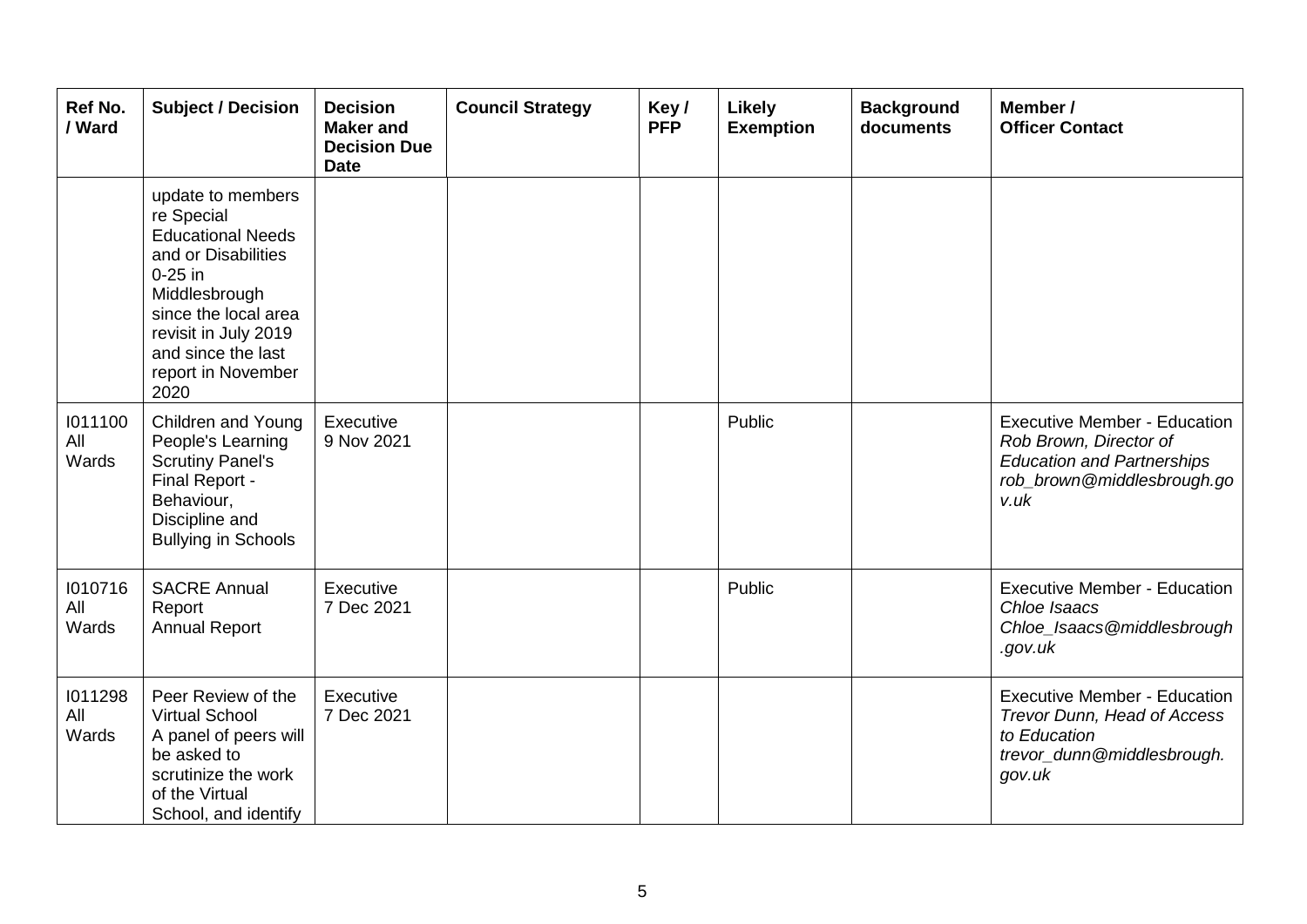| <b>Ref No.</b><br>/ Ward | <b>Subject / Decision</b>                                                                                                                                                                                          | <b>Decision</b><br><b>Maker</b> and<br><b>Decision Due</b><br><b>Date</b> | <b>Council Strategy</b> | Key/<br><b>PFP</b> | Likely<br><b>Exemption</b> | <b>Background</b><br>documents | Member /<br><b>Officer Contact</b>                                                                                                  |
|--------------------------|--------------------------------------------------------------------------------------------------------------------------------------------------------------------------------------------------------------------|---------------------------------------------------------------------------|-------------------------|--------------------|----------------------------|--------------------------------|-------------------------------------------------------------------------------------------------------------------------------------|
|                          | areas of good<br>practice and areas<br>for development.                                                                                                                                                            |                                                                           |                         |                    |                            |                                |                                                                                                                                     |
|                          | <b>Executive Member - Environment and Finance and Governance</b>                                                                                                                                                   |                                                                           |                         |                    |                            |                                |                                                                                                                                     |
| 1009420<br>All<br>Wards  | <b>ECS Built Asset</b><br>Investment<br>Executive approval<br>is required for the<br><b>ECS Capital Asset</b><br>Strategy.                                                                                         | Executive<br>9 Nov 2021                                                   |                         | <b>KEY</b>         | Public                     |                                | <b>Executive Member -</b><br>Environment<br><b>Chris Bates</b><br>Chris_Bates@middlesbrough.<br>gov.uk                              |
| 1010704<br>All<br>Wards  | <b>Highways Asset</b><br>Infrastructure<br>Executive approval<br>is required for the<br><b>ECS Capital</b><br>Highways<br>Infrastructure Asset.                                                                    | Executive<br>9 Nov 2021                                                   |                         | <b>KEY</b>         | Public                     |                                | <b>Executive Member -</b><br>Environment, Finance &<br>Governance<br><b>Chris Bates</b><br>Chris_Bates@middlesbrough.<br>gov.uk     |
| 1010196<br>All<br>Wards  | Medium Term<br><b>Financial Plan</b><br><b>Update and Budget</b><br>Savings Proposals<br>That the Executive<br>notes the updated<br><b>Medium Term</b><br><b>Financial Plan</b><br>position and budget<br>savings. | Executive<br>9 Nov 2021                                                   |                         | <b>KEY</b>         | Public                     |                                | <b>Executive Member -</b><br>Environment, Finance &<br>Governance<br><b>Keely Trainor</b><br>Keely_Trainor@middlesbroug<br>h.gov.uk |
| 1010195<br>All           | Revenue and<br>Capital Budget -                                                                                                                                                                                    | Executive<br>9 Nov 2021                                                   |                         | <b>KEY</b>         | Public                     |                                | <b>Executive Member -</b><br>Environment, Finance &                                                                                 |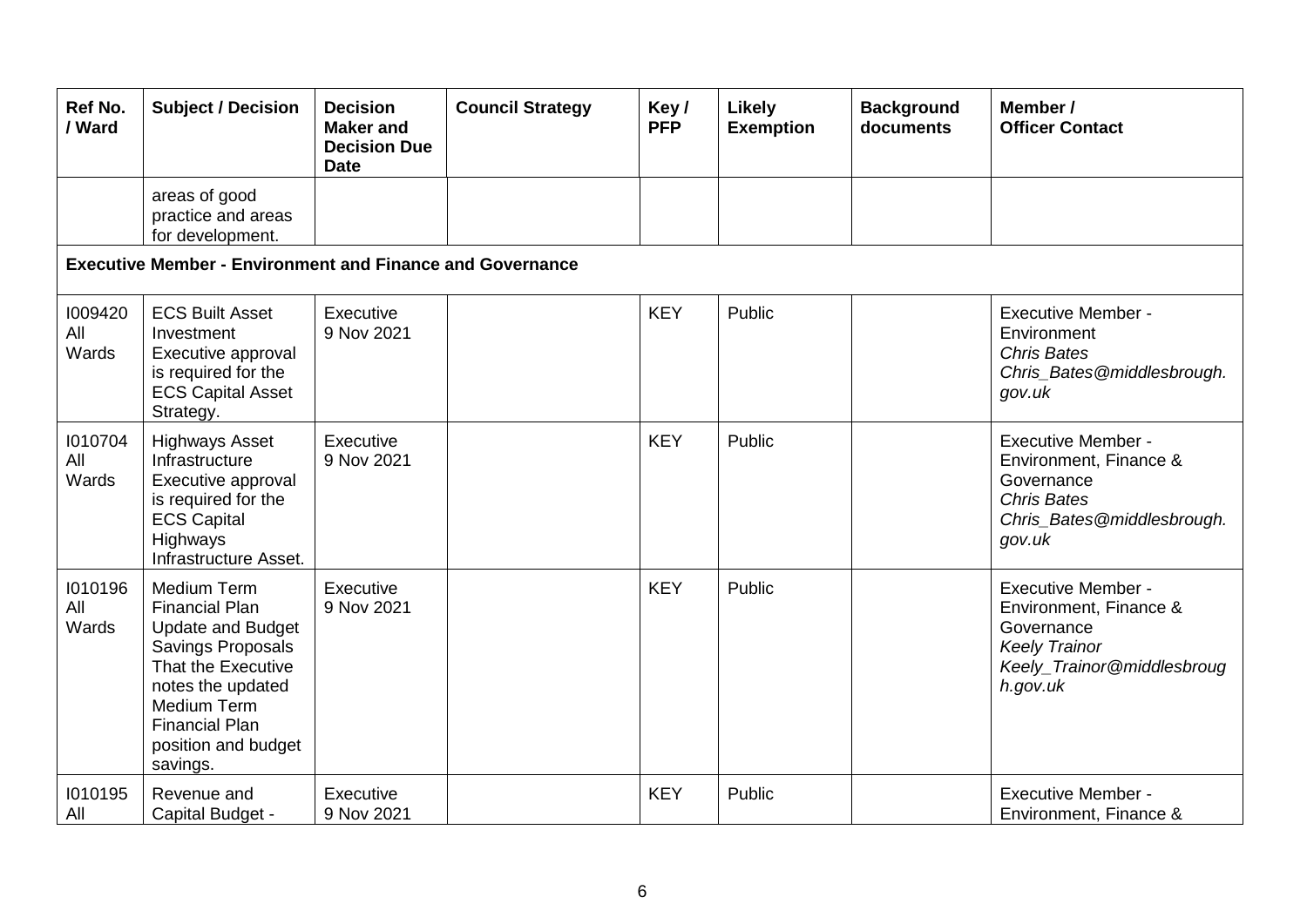| Ref No.<br>/ Ward | <b>Subject / Decision</b>                                                                                                                                                                                                                                   | <b>Decision</b><br><b>Maker</b> and<br><b>Decision Due</b><br><b>Date</b> | <b>Council Strategy</b> | Key/<br><b>PFP</b> | Likely<br><b>Exemption</b> | <b>Background</b><br>documents | Member /<br><b>Officer Contact</b>                                                                                                  |
|-------------------|-------------------------------------------------------------------------------------------------------------------------------------------------------------------------------------------------------------------------------------------------------------|---------------------------------------------------------------------------|-------------------------|--------------------|----------------------------|--------------------------------|-------------------------------------------------------------------------------------------------------------------------------------|
| Wards             | Projected Outturn<br>Position as at<br><b>Quarter Two</b><br>2021/22<br>To advise the<br>Executive of the<br>Council's financial<br>position at Quarter<br>Two 2021/22.                                                                                     |                                                                           |                         |                    |                            |                                | Governance<br><b>Keely Trainor</b><br>Keely_Trainor@middlesbroug<br>h.gov.uk                                                        |
| 1009723           | <b>Strategic Plan</b><br>$2021 - 24 - Progress$<br>at Quarter Two<br>2021/22<br>Report outlining<br>performance<br>against the<br>Strategic Plan at<br><b>Quarter Two</b><br>2021/22                                                                        | Executive<br>9 Nov 2021                                                   |                         |                    | Public                     |                                | <b>Executive Member - Finance</b><br>and Governance<br><b>Keely Trainor</b><br>Keely_Trainor@middlesbroug<br>h.gov.uk               |
| 1011309           | Paper-lite Meetings<br>Following the<br>successful trial of<br>paperless meetings<br>of the Executive,<br><b>Individual Executive</b><br>Member and pre<br>Executive meetings,<br>Executive is<br>requested to<br>provide the<br>necessary<br>commitment to | Executive<br>9 Nov 2021                                                   |                         |                    |                            |                                | <b>Executive Member -</b><br>Environment, Finance &<br>Governance<br><b>Keely Trainor</b><br>Keely_Trainor@middlesbroug<br>h.gov.uk |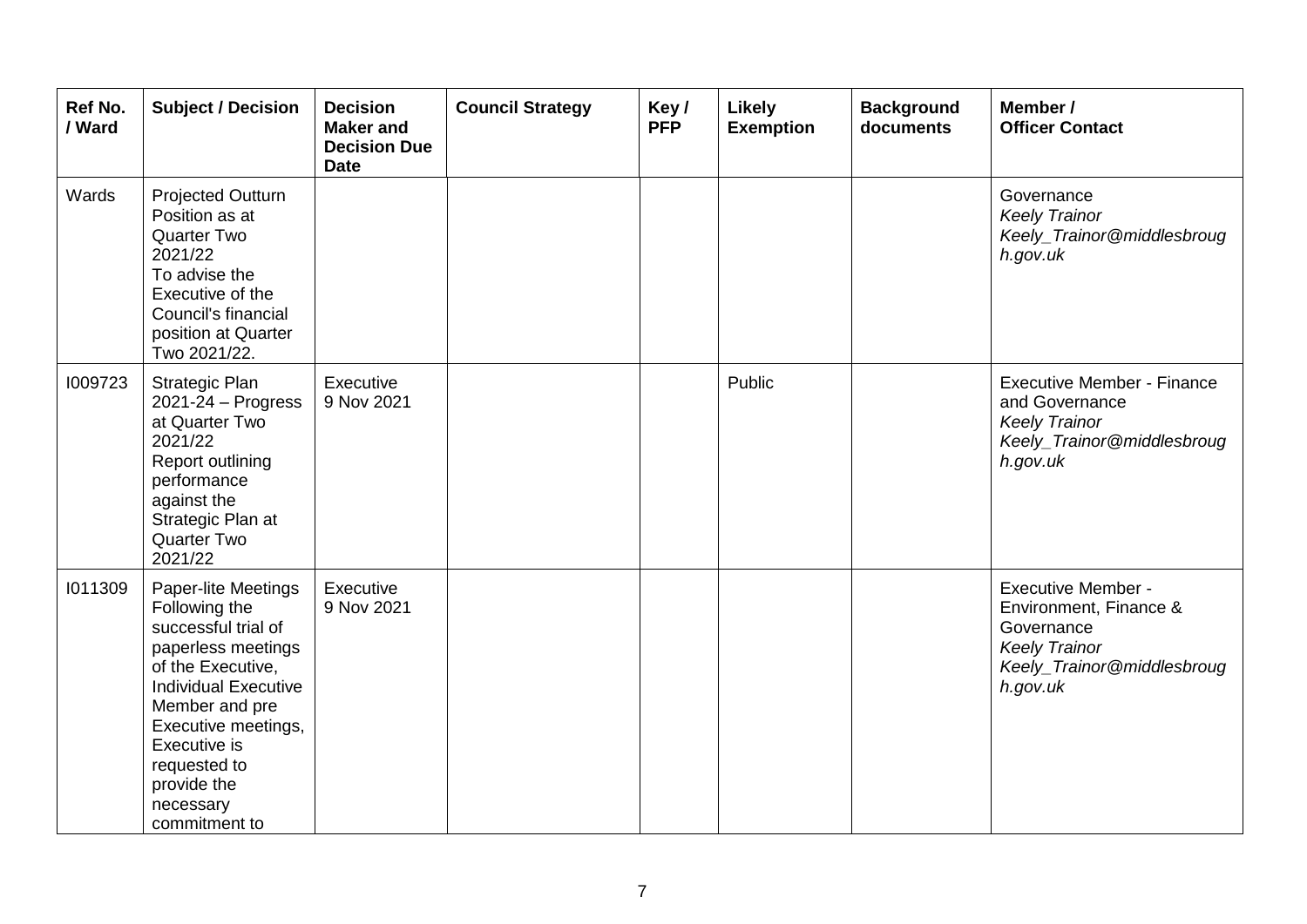| Ref No.<br>/ Ward       | <b>Subject / Decision</b>                                                                                                                                                                                            | <b>Decision</b><br><b>Maker</b> and<br><b>Decision Due</b><br><b>Date</b> | <b>Council Strategy</b> | Key/<br><b>PFP</b> | Likely<br><b>Exemption</b> | <b>Background</b><br>documents | Member /<br><b>Officer Contact</b>                                                                                                  |
|-------------------------|----------------------------------------------------------------------------------------------------------------------------------------------------------------------------------------------------------------------|---------------------------------------------------------------------------|-------------------------|--------------------|----------------------------|--------------------------------|-------------------------------------------------------------------------------------------------------------------------------------|
|                         | achieve paper-lite<br>meetings for all<br>Council, Executive<br>or any other Council<br>meeting, Panel or<br>Working Group by<br>embracing the<br>current technology<br>available to<br>councillors and<br>officers. |                                                                           |                         |                    |                            |                                |                                                                                                                                     |
| 1011316<br>Central      | Metz Bridge - Site<br>Management<br>Arrangements<br><b>That Executive</b><br>agree to the<br>procurement of an<br>external supplier to<br>manage Metz<br><b>Bridge Traveller</b><br>site.                            | Executive<br>11 Jan 2022                                                  |                         | <b>KEY</b>         |                            |                                | <b>Executive Member -</b><br>Environment, Finance &<br>Governance<br>David Jamison<br>david_jamison@middlesbroug<br>h.gov.uk        |
| 1010197<br>All<br>Wards | <b>Council Tax</b><br>Support Scheme for<br>22/23<br>That the Executive<br>approves the<br><b>Council Tax</b><br>Support Scheme for<br>22/23.                                                                        | Executive<br>11 Jan 2022                                                  |                         | <b>KEY</b>         | Public                     |                                | <b>Executive Member -</b><br>Environment, Finance &<br>Governance<br><b>Keely Trainor</b><br>Keely_Trainor@middlesbroug<br>h.gov.uk |
| 1009724                 | Strategic Plan<br>2021-24 - Progress                                                                                                                                                                                 | Executive<br>14 Feb 2022                                                  |                         |                    | Public                     |                                | <b>Executive Member - Finance</b><br>and Governance                                                                                 |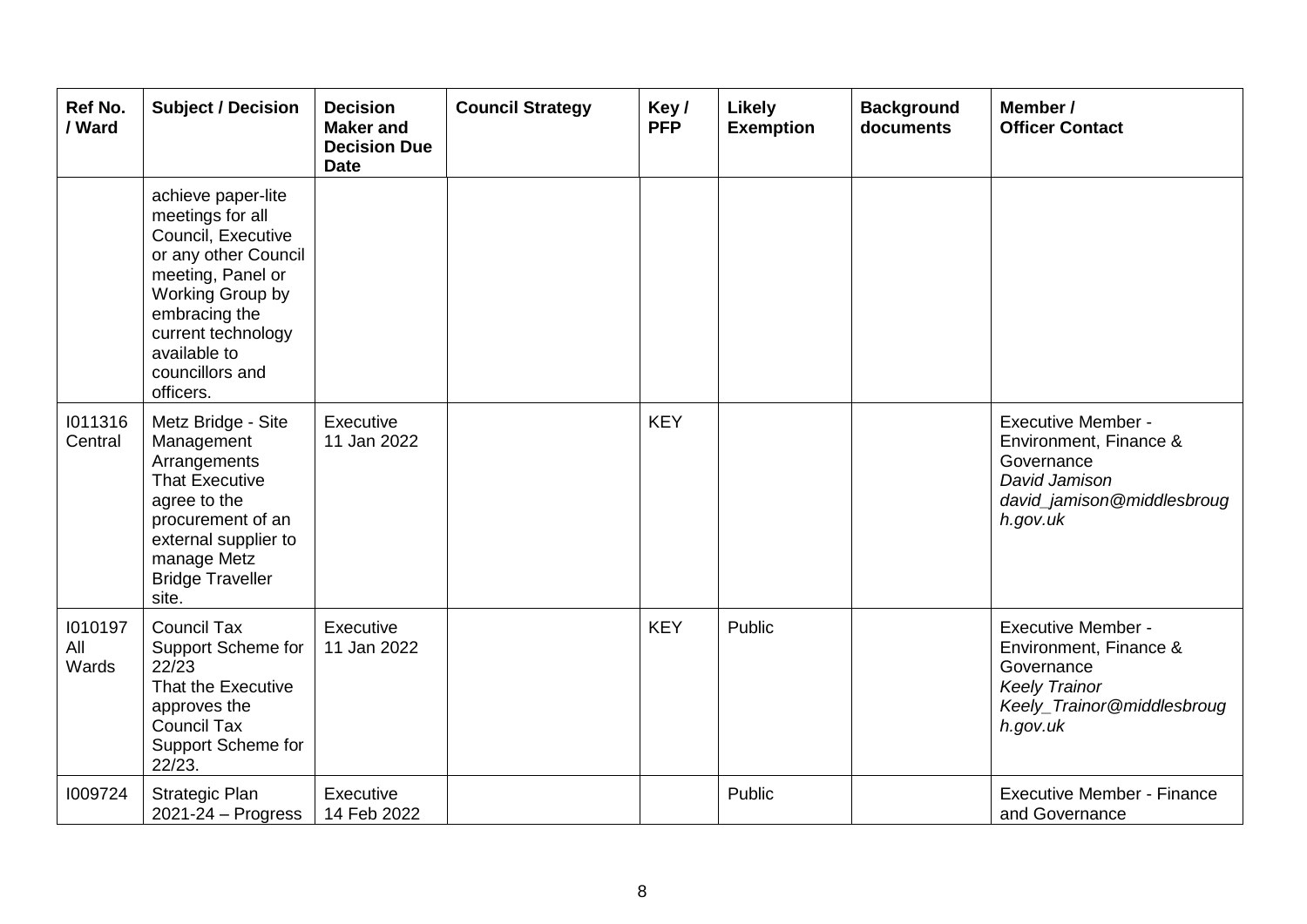| Ref No.<br>/ Ward       | <b>Subject / Decision</b>                                                                                                                                                                                             | <b>Decision</b><br><b>Maker</b> and<br><b>Decision Due</b><br><b>Date</b> | <b>Council Strategy</b> | Key/<br><b>PFP</b> | Likely<br><b>Exemption</b> | <b>Background</b><br>documents | Member /<br><b>Officer Contact</b>                                                                                                  |
|-------------------------|-----------------------------------------------------------------------------------------------------------------------------------------------------------------------------------------------------------------------|---------------------------------------------------------------------------|-------------------------|--------------------|----------------------------|--------------------------------|-------------------------------------------------------------------------------------------------------------------------------------|
|                         | at Quarter Three<br>2021/22<br>Report outlining<br>performance<br>against the<br>Strategic Plan at<br><b>Quarter Three</b><br>2021/22                                                                                 |                                                                           |                         |                    |                            |                                | <b>Keely Trainor</b><br>Keely_Trainor@middlesbroug<br>h.gov.uk                                                                      |
| 1010199<br>All<br>Wards | Revenue Budget,<br>Council Tax,<br>Medium Term<br>Financial Plan and<br><b>Capital Strategy</b><br>2022/23<br>The setting of the<br>Revenue Budget,<br>Council Tax, Capital<br>Strategy for<br>2022/23.               | Executive<br>14 Feb 2022                                                  |                         | <b>KEY</b>         | Public                     |                                | <b>Executive Member -</b><br>Environment, Finance &<br>Governance<br><b>Keely Trainor</b><br>Keely_Trainor@middlesbroug<br>h.gov.uk |
| 1010198<br>All<br>Wards | Revenue and<br>Capital Budget -<br><b>Projected Outturn</b><br>Position as at<br><b>Quarter Three</b><br>2021/22<br>To advise the<br>Executive of the<br>Council's financial<br>position at Quarter<br>Three 2021/22. | Executive<br>14 Feb 2022                                                  |                         | <b>KEY</b>         | Public                     |                                | <b>Executive Member -</b><br>Environment, Finance &<br>Governance<br><b>Keely Trainor</b><br>Keely_Trainor@middlesbroug<br>h.gov.uk |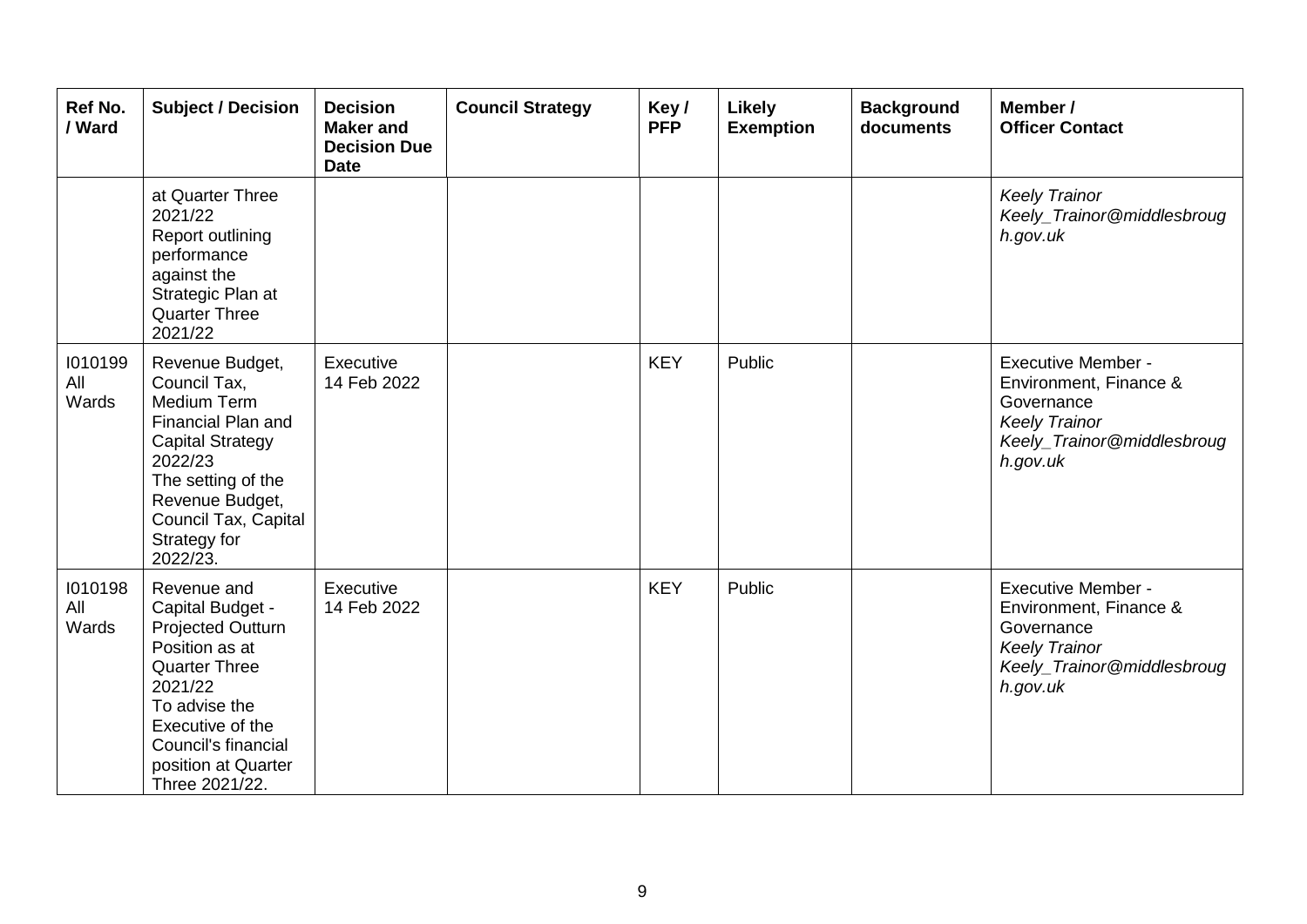| Ref No.<br>/ Ward                             | <b>Subject / Decision</b>                                                                                                                                                                                                                                                                                                                                     | <b>Decision</b><br><b>Maker</b> and<br><b>Decision Due</b><br><b>Date</b> | <b>Council Strategy</b> | Key/<br><b>PFP</b> | Likely<br><b>Exemption</b> | <b>Background</b><br>documents | Member /<br><b>Officer Contact</b>                                                                     |  |  |  |  |
|-----------------------------------------------|---------------------------------------------------------------------------------------------------------------------------------------------------------------------------------------------------------------------------------------------------------------------------------------------------------------------------------------------------------------|---------------------------------------------------------------------------|-------------------------|--------------------|----------------------------|--------------------------------|--------------------------------------------------------------------------------------------------------|--|--|--|--|
|                                               | <b>Executive Member - Regeneration</b>                                                                                                                                                                                                                                                                                                                        |                                                                           |                         |                    |                            |                                |                                                                                                        |  |  |  |  |
| 1009248<br>Ayresom<br>e;<br>Kader;<br>Trimdon | 'This item is to be<br>deferred to a future<br>meeting of the<br>Executive. The<br>revised date of the<br>meeting at which<br>this item will be<br>considered, will be<br>published on the<br>Forward Work Plan<br>in due course.'<br><b>Stainsby Country</b><br>Park and<br>Masterplan<br>To adopt the<br><b>Stainsby Country</b><br>Park and<br>Masterplan. | Executive<br>Not before<br>26th Oct 2021                                  |                         | <b>KEY</b>         | Public                     |                                | <b>Executive Member -</b><br>Regeneration<br>Paul Clarke<br>paul_clarke@middlesbrough.g<br>ov.uk       |  |  |  |  |
| 1010964<br>Central                            | <b>EXEMPT: Strategic</b><br><b>Town Centre</b><br>Acquisition<br>The report needs to<br>go to the Executive<br>due to the financial<br>thresholds having<br>been exceeded (for<br>decision) as they<br>are over £150k. The<br>decision relates to<br>one Central Ward                                                                                         | Executive<br>9 Nov 2021                                                   |                         | <b>KEY</b>         | Fully exempt               |                                | <b>Executive Member -</b><br>Regeneration<br>Nasreen Younis<br>Nasreen_Younis@middlesbro<br>ugh.gov.uk |  |  |  |  |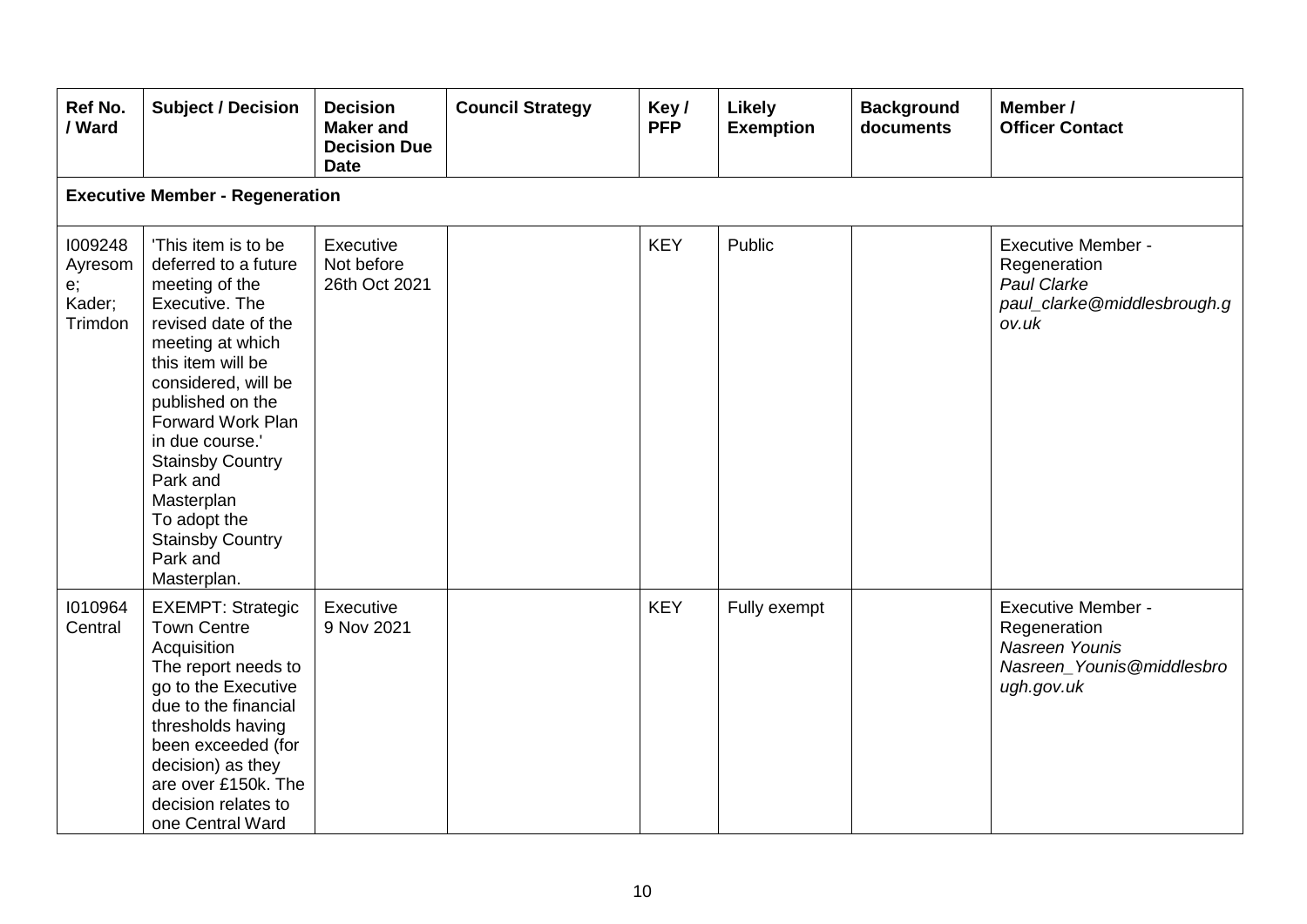| Ref No.<br>/ Ward       | <b>Subject / Decision</b>                                                                                                                                                                                                                                                                                                                                                           | <b>Decision</b><br><b>Maker</b> and<br><b>Decision Due</b><br><b>Date</b> | <b>Council Strategy</b> | Key/<br><b>PFP</b> | Likely<br><b>Exemption</b> | <b>Background</b><br>documents | Member /<br><b>Officer Contact</b>                                                           |
|-------------------------|-------------------------------------------------------------------------------------------------------------------------------------------------------------------------------------------------------------------------------------------------------------------------------------------------------------------------------------------------------------------------------------|---------------------------------------------------------------------------|-------------------------|--------------------|----------------------------|--------------------------------|----------------------------------------------------------------------------------------------|
|                         | only-albeit the<br>economic benefits<br>will be town-wide.<br>The report seeks<br>approval for a<br>number of decisions<br>relating to the<br>proposed<br>commercial<br>acquisition.                                                                                                                                                                                                |                                                                           |                         |                    |                            |                                |                                                                                              |
| 1011203<br>All<br>Wards | Middlesbrough<br><b>Council Local</b><br>Implementation<br>Plan (LIP);<br>Consultation<br>findings<br>It is recommended<br>that the Executive:<br>Approve and adopt<br>the draft LIP into a<br>formal Council<br>policy document;<br>and,<br>Acknowledges the<br>broad satisfaction<br>(of responses) of<br>the draft LIP<br>following the<br>conclusion of public<br>consultation. | Executive<br>9 Nov 2021                                                   |                         | <b>KEY</b>         | Public                     |                                | <b>Executive Member -</b><br>Regeneration<br>Chris Orr<br>Chris_Orr@middlesbrough.go<br>v.uk |
| 1010965                 | Nunthorpe Grange                                                                                                                                                                                                                                                                                                                                                                    | Executive                                                                 |                         | <b>KEY</b>         | Public                     |                                | Deputy Mayor and Executive                                                                   |